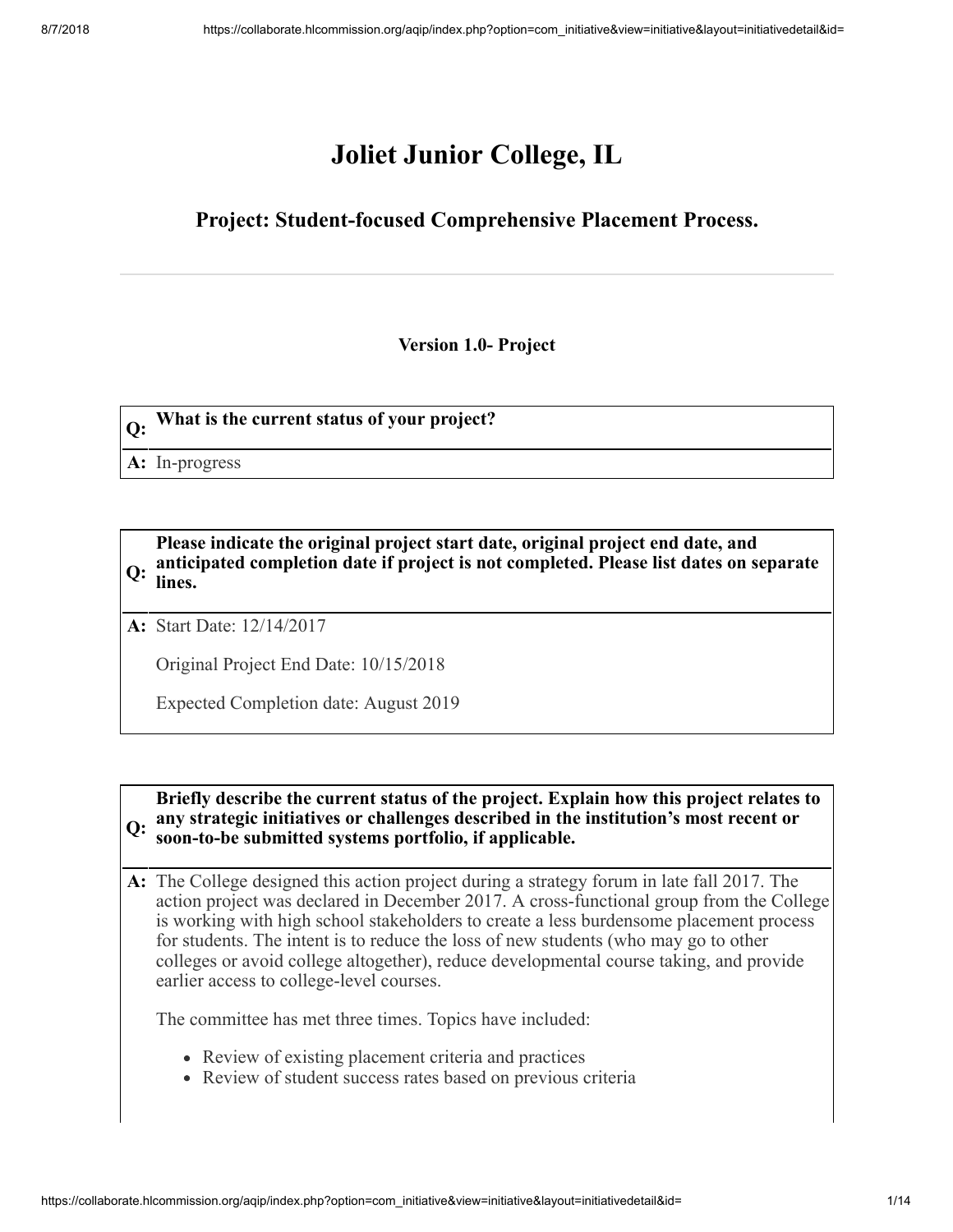- Floor scores and options for students who are not ready for college such as workforce education.
- Co-requisite options
- Using PSAT scores for placement into dual credit
- Developing promotional information to help students and parents better understand placement testing.
- Retesting practices

The committee is on hiatus for the summer and will resume early in the fall semester.

#### **Q: metrics/measures for assessing the progress for each goal. List the project goals as stated in the original project declaration along with the**

**A:** The overall goals for the College are:

- Initial increase in placement with subsequent enrollment in college-level English and mathematics courses by 10%. With associated decrease in developmental education course enrollment.
- Biennial (every two years) evaluation of placement process and revision, if necessary. (One metric/indicator will be the subsequent success rates of students who assessed in the lower 25% quartile for college-level mathematics and English 101 placement.
- Establish a community partnership to provide employment and educational assistance to students who do not meet minimum placement standards. In this partnership, Cornerstone Services would offer Employment Services and Community Services at JJC to meet the needs of student with disabilities who are not able to matriculate into credit courses or need additional supports in credit courses.

The project team will research effective practices, revise college policy and procedures in light of the research, and evaluate results. The project will identify:

- Minimum/floor scores for alternative placement into workforce programs.
- Cut scores for reading, writing, and mathematics.
- Reading-intensive and writing-intensive courses. Courses not included on these lists would be suitable for students with reading and/or writing challenges.
- One or more introductory courses (without college-level math or English prerequisites) in each CTE program so students taking developmental coursework could have a fulltime schedule and complete program requirements.

To determine if the project objectives have been met, the following will be measured: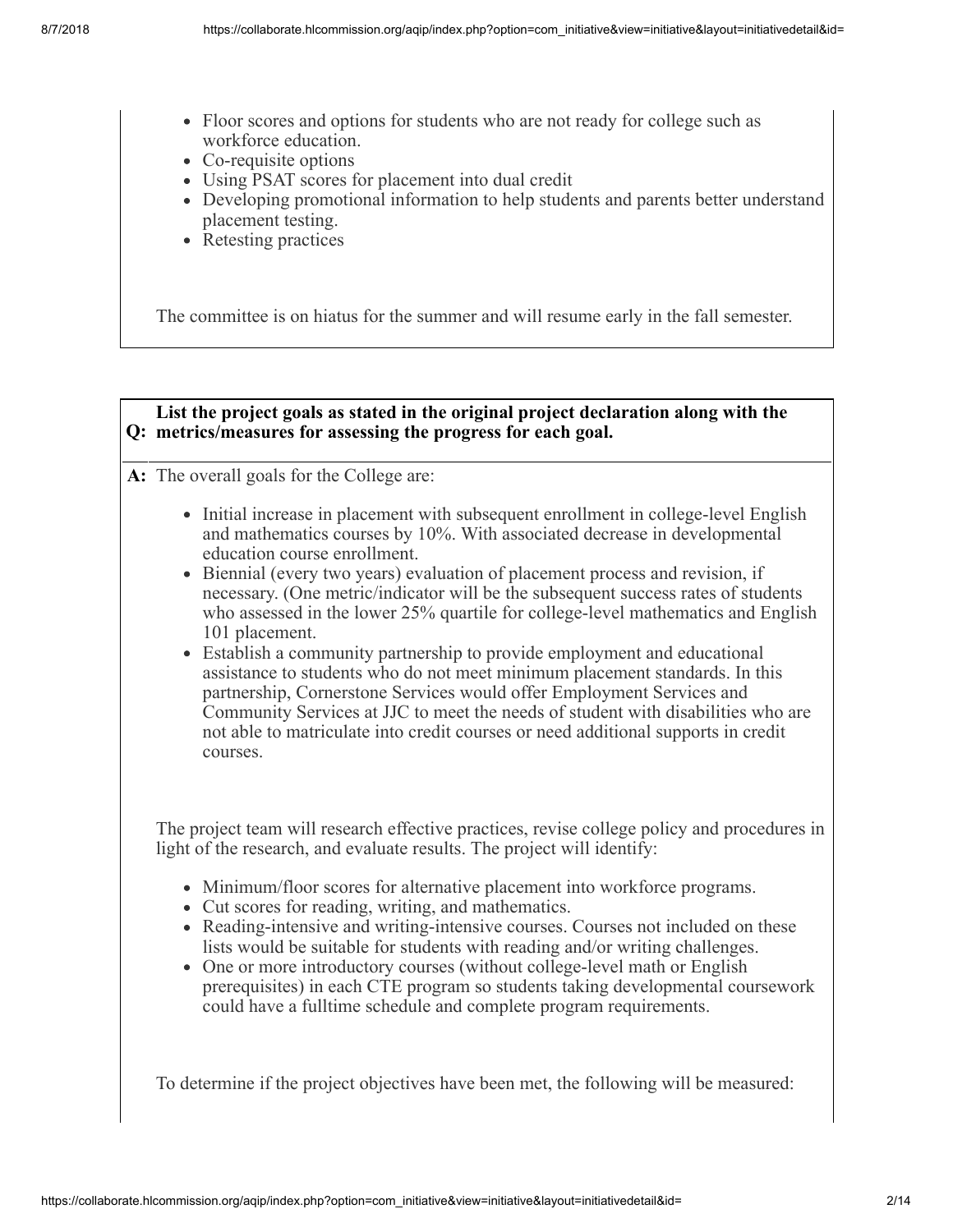- Percentage of new students who take placement tests but do not register.
- Percentage increase in enrollment in college-level courses.
- Decrease percentage of ENG 101 credit transferred into the college.

**Q: include a discussion clarifying how the original goals and anticipated outcomes may Describe what has been accomplished with this project over the past year, specifically referring to quantifiable results that show progress. You may need to have shifted during the year.**

**A:** During the past six months, the action team has established goals, engaged in best practice site visits and collected feedback from secondary and social services partners to arrive at a multi-measured approach to placement at Joliet Junior College. As a guidepost for establishing multi-measures at community colleges in Illinois, the Illinois Community College Board has established a set of placement standards. The AQIP Action Team has used these standards to create a new process for placement at JJC.

#### **Q: action project. Show the breadth of involvement by individuals and groups over the Describe how various members of the learning community have participated in this project's duration, particularly during the past year.**

**A:** The AQIP Action Team met four times in spring 2018. Feedback and input was received by both internal and external members of the Team, leading to clarity of purpose for the project and the development of key objectives that are not only measureable but strategic in scope allowing for comprehensive understanding and direct student impact. Team members include:

External

Aimee Feehery, LincolnWay High School

Brian Conant, Joliet Township High School

Nicole McMorris, Joliet Township High School

Dan McDonnell, Plainfield High School

Internal

Randy Fletcher, VPAA

Amy Murphy Applied Arts/Workforce Educ Dean

Dave Naze, Academic Excellence & Support Dean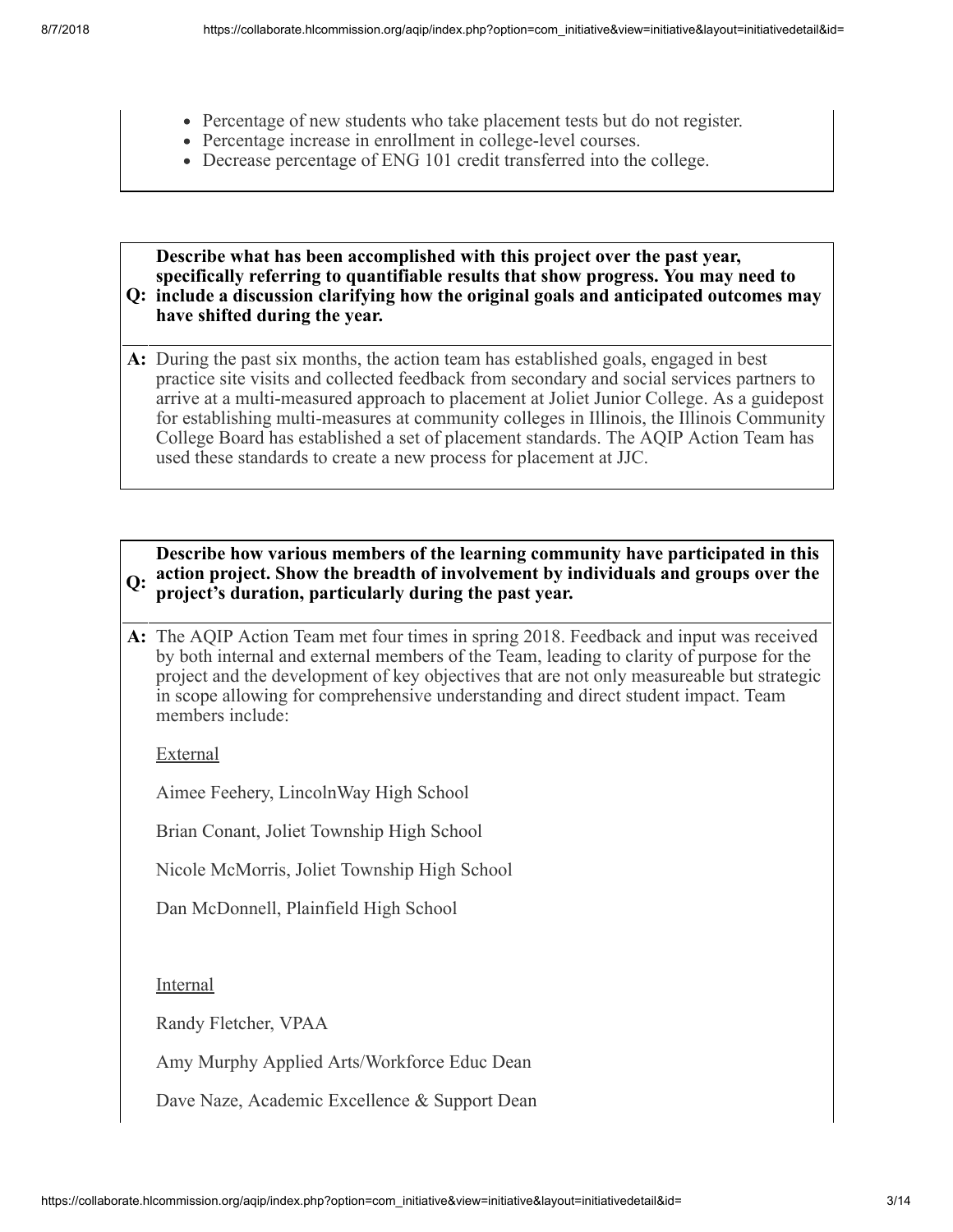Michele Smith, Workforce Education Dean

Sonya Williams Arts & Sciences Dean

Patty Zuccarello CTE Dean

Stephanie Braun, Enrollment Management Interim Dean

David Hampton, Academic Skills Center

Jason Fichtel, English faculty

Laura Egner, Math faculty

Terry Kania, Nursing faculty

Teresa Carrillo, English faculty

Rebecca Goad, Math faculty

Dan Warning, Technical faculty

Kristin Ciesemier, Institutional Effectiveness

**Q: a good practice to use in other aspects of its quality work or from which other Describe the effect that this project has had on the institution, students, and others in the learning community. What has the institution learned that can be identified as**

**institutions might benefit?**

**A:** The College has decided that charging students for retesting may dissuade students so the College is no longer charging for re-testing. The College has budgeted \$200,000 to cover the cost of retesting.

## **Q: completing the project or for institutionalizing the learning from the project's goals. Describe the anticipated challenges that may be encountered in successfully**

**A:** Limiting factors on the project and team include a faculty-centric culture, SIS programming, deadlines for registration, and obtaining consensus across the many stakeholder groups.

**Q: In light of the project goals, current circumstances, institutional learning from this project, and anticipated barriers to success, list the next steps to be taken over the**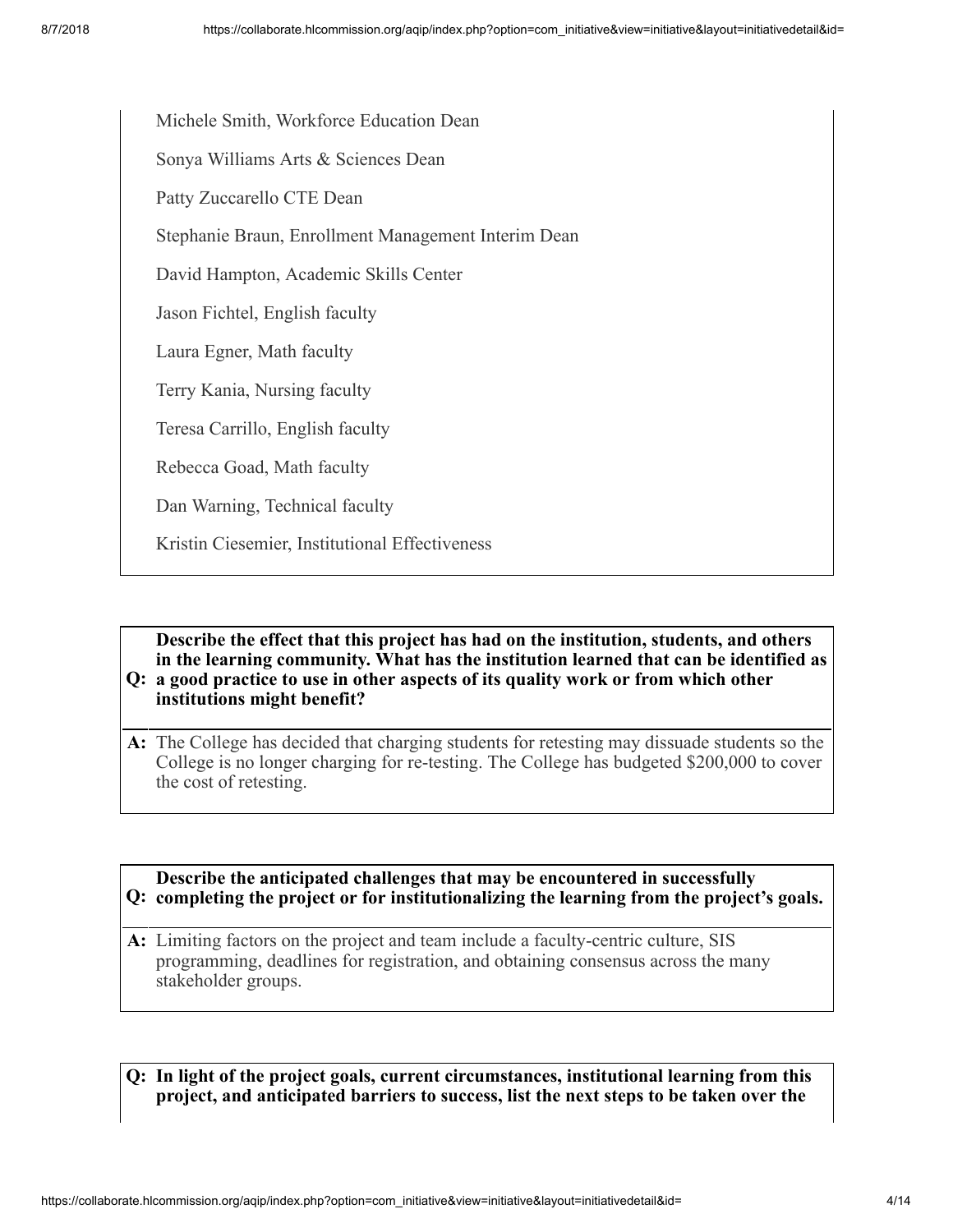## **course of the next 12 - 24 months in order to complete or institutionalize the results of this action project. Provide a timeline for completing each next step.**

**A:** Establish the most accurate parameters for placement based on high school curriculum and how requisite mathematics and English courses articulate to JJC within the existing developmental and college-level curriculum. Discussion will include the newly established learning pathways/clusters to ensure seamless entry points to the general education courses and CTE programs of study.

The Action Team will:

- Define the specific knowledge, skill and attributes of a college ready student for reading, writing. Math thinks ALEKS placement is appropriate.
- Evaluates pros and cons of current placement process.
- Propose process based on evidence.
- Use standardized test ACT recommendations. (Use 17 ACT for occupational programs.)
- Creates common guidelines for new process.
- Decide if placement testing is needed for dual credit courses. (Rely on high school faculty to determine if students are qualified to take college level.)
- Create minimum/floor score to ensure ability to benefit and placement into college or workforce program.
- Revise cut scores for reading, writing, and mathematics.
- Determine how many times a test can be taken
- Determine timespan between retesting
- Should students pay for testing? If so, under what circumstances. Free retest with remediation. Can we mandate remediation?
- Present new placement processes to President and President's Leadership Council for approval.
- Pilot multiple methods to determine placement.
- Develop a list of reading-intensive and writing-intensive courses. Courses not included on these lists would be suitable for students with reading and/or writing challenges. Provide a list of courses (without college-level math or English prerequisites) for students at pre-college placement levels so they can carry a fulltime schedule.
- Develop a list of introductory courses in each CTE program so students taking developmental coursework could have a full-time schedule and complete program requirements.
- Create evaluation indicators for the process

## **Implementation of Revised Placement Process**

- Consider IT programming constraints April 2019: Colleague programming.
- Avoid changes during registration period.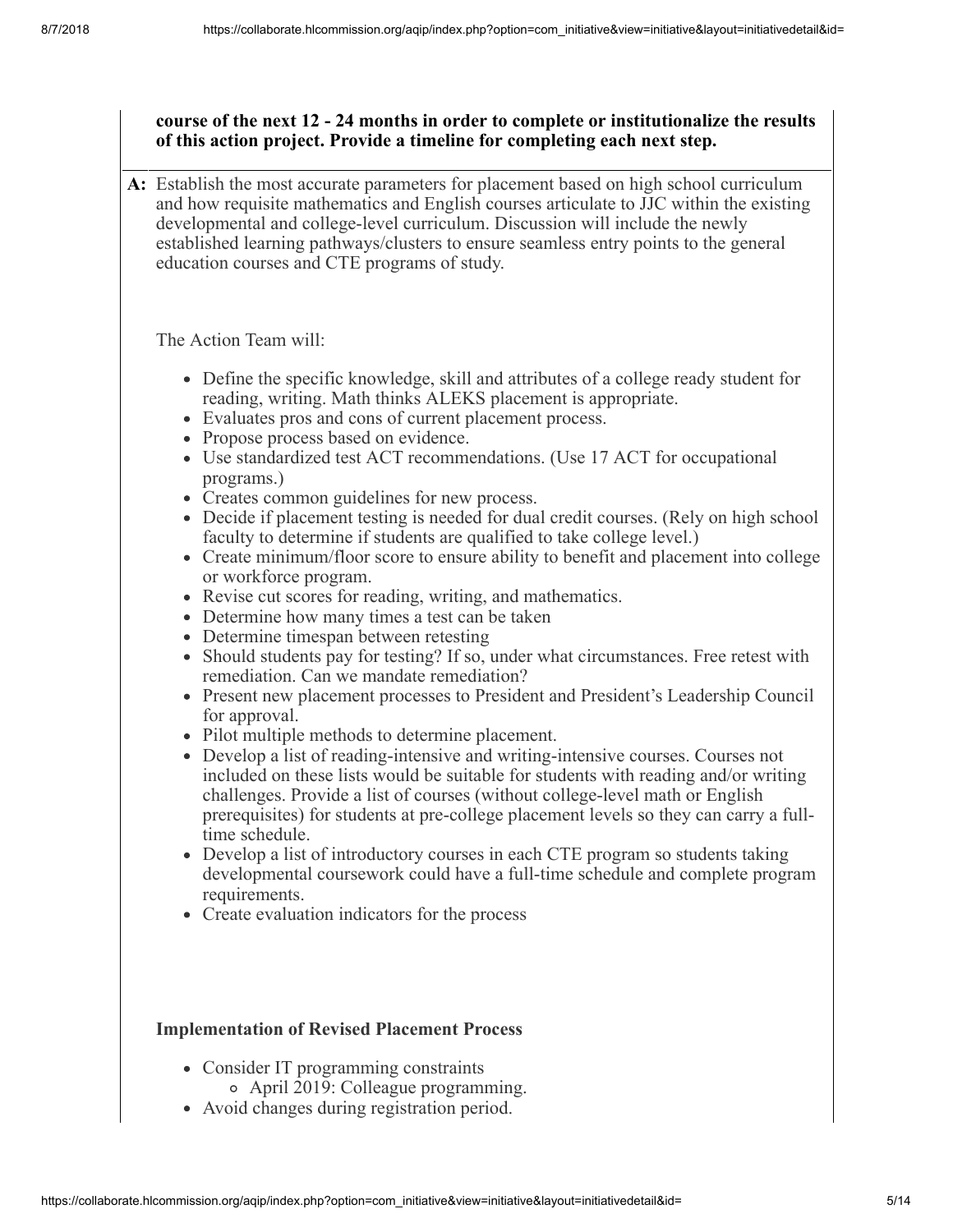- $\bullet$  May 2019: Plan in place
- Fall 2019: Impact students
- AY18-19: Educate advisors. Communication of process to JJC faculty and staff
- AY18-19: Educate Stakeholders. Communication of process to high school faculty and staff
- SP19: Catalog text updated. Avoid changes during registration period and manual re-entry.
- SP19: Update Websites and portal text. Avoid changes during registration period and manual re-entry.
- FL19: Implement placement process.

#### **Q: reviewers to understand regarding this Action Project. Enter N/A if not applicable. Provide any additional information, inquiries, or concerns that the institution wishes**

**A:** N/A

## **Version 1.0- Update**

| $\vert_{\Omega}$ . I certify that this project is ready for review. |
|---------------------------------------------------------------------|
| $\mathbf{A:}$ I agree.                                              |

#### **Version 1.0- Review**

#### **Q: dates and summary field. Enter N/A if not applicable. Please comment on anything that is omitted or incomplete in the project status,**

**A:** N/A

**Q: the right metrics or measures included for each goal? If not, what revisions to the Check for accuracy and completeness against the original Project Declaration. Are metrics/measures would you suggest that the institution consider?**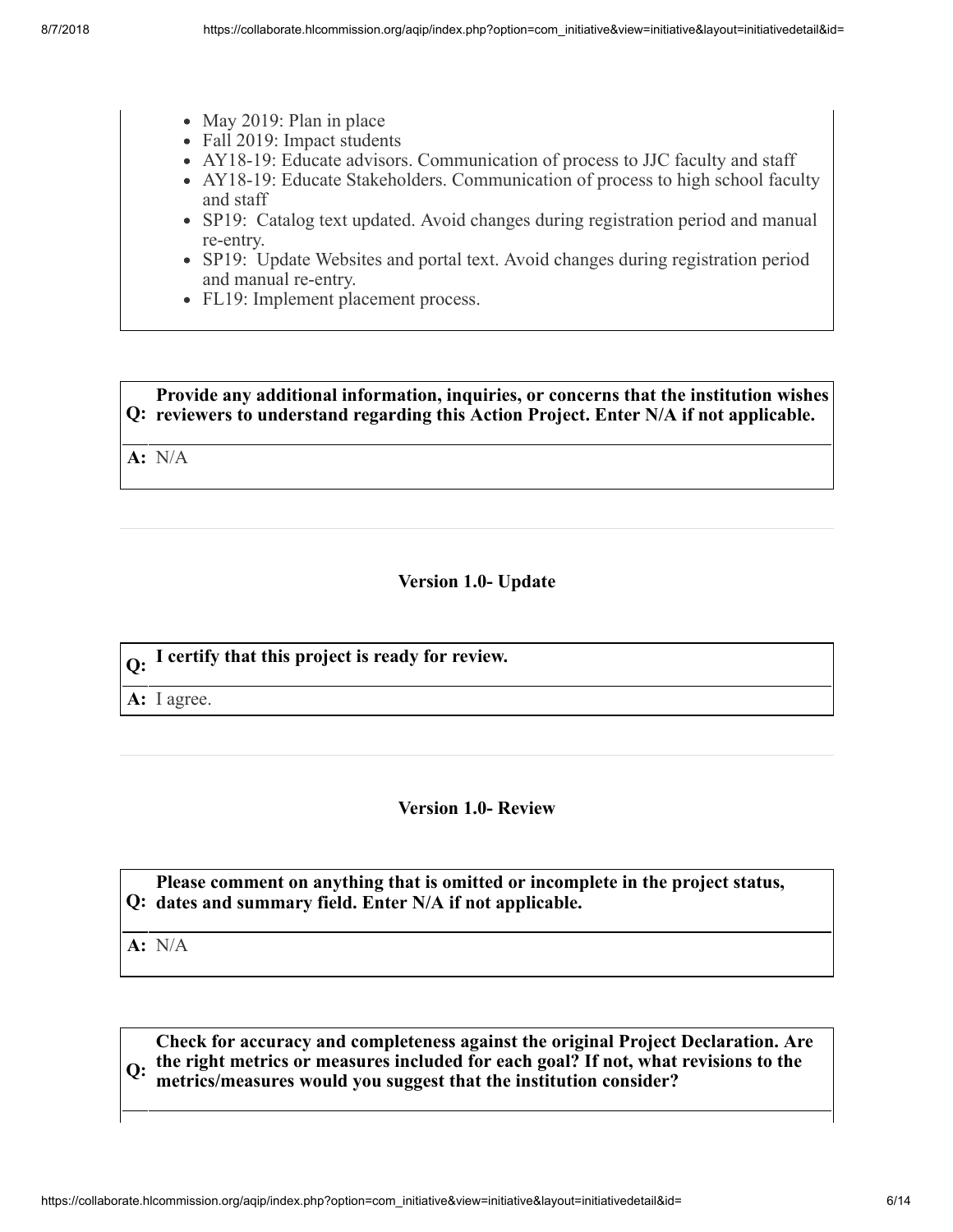**A:** Joliet Junior College developed an Action Project aimed at designing and deploying a more refined and less burdensome placement process for students. The hope was to reduce the loss of new students, to reduce developmental courses taken and to provide earlier access to college-level courses.

Researching effective student placement practices, revising college policies and procedures based upon the research, and devising an evaluation process and metrics for measuring effectiveness were/are the primary goals. Numeric targets were defined while research being done and communicating the process changes are to be measured by completion.

**Has the institution acted in meaningful ways to pursue project success, making progress as anticipated in the original project declaration? If meaningful progress or project success has not been achieved, has the institution made appropriate revisions to the goals or anticipated outcomes for this project? • Are descriptions of resources,**

- **Q: organization, concrete results, and reaching milestones included? Make a statement of global judgment. (i.e. "The institution is making [excellent/good/satisfactory/ acceptable/slow/ casual/no] progress in this action project.").**
- **A:** A cross-functional team from the college and representative high school stakeholders met three times during the 2017-2018 academic year. Topics of discussion included reviewing existing placement criteria, practices, and student success rates, along with possible floor scores, co-requisite options, using PSAT scores for placement into dual credit, promotional material development, and re-testing practices. Specific targets for placement into college-level coursework, a bi-annual review process of placement procedures, and a community partnership to help with employment of those not able to meet minimum standards have been considered.

Best practice site visits and collected feedback from secondary and social service partners have also transpired. Also to be considered are the Illinois Community College Board's set of placement standards. While these aforementioned have been completed, no particulars or justifications have been provided other than the target of a 10% increase placement into college-level classes have been provided. The progress appears good, there are few specifics to support any reviewer evaluation. More explanation for processes and rationales for decisions is needed to fairly appraise the work done thus far.

**Q: Are the appropriate people involved sufficiently for the nature and scope of the project?**

**• Is there sufficient breadth of involvement?**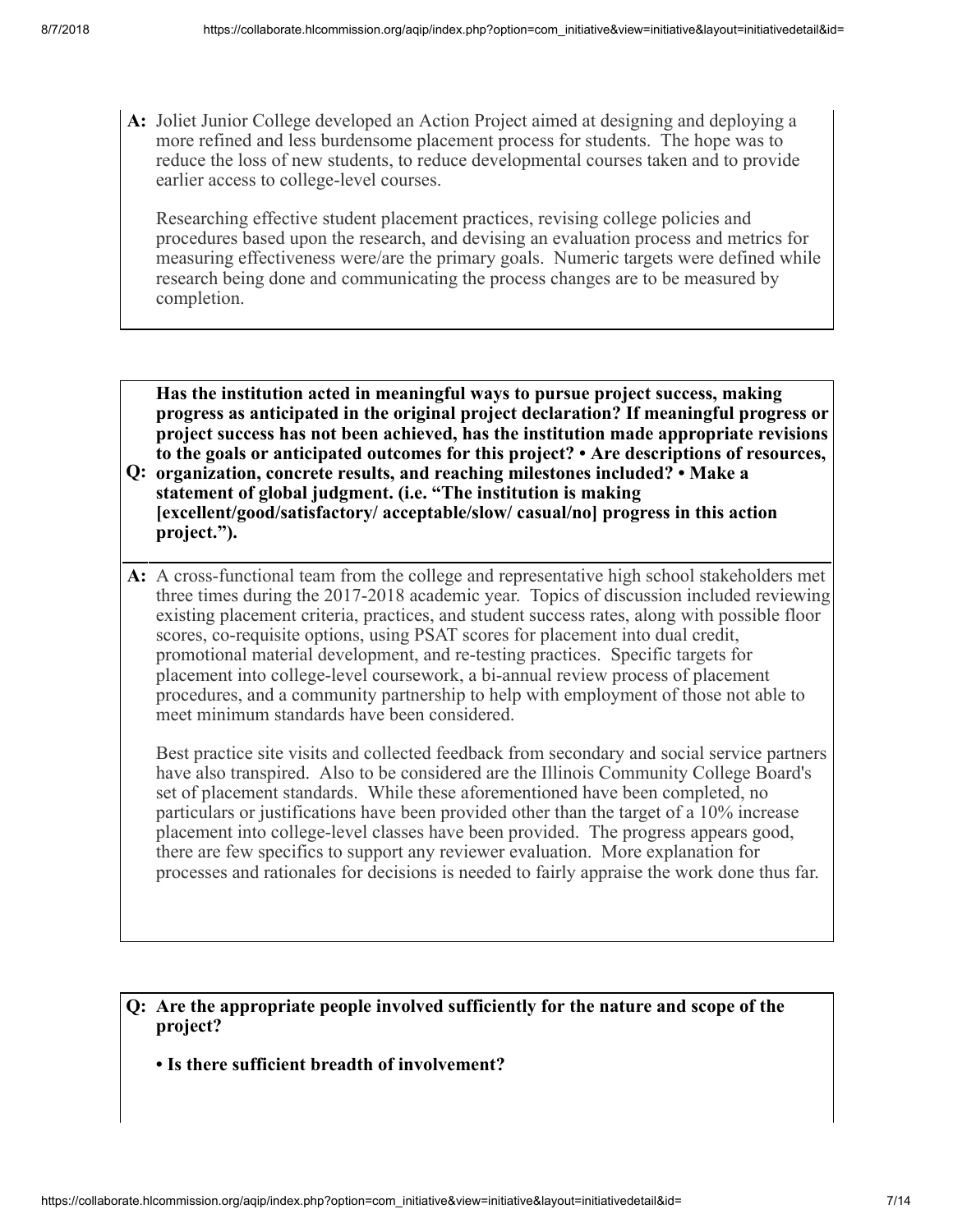**• Are the right people involved? • Emphasize the roles of those who can enhance the impact, success, or effectiveness of the project.**

**• Tactfully call attention to any people that appear to have been omitted or bypassed.**

**A:** The Action Project team is broad-based with both internal and external participants. Four high school representatives and fifteen Joliet employees are guiding this project. College employees represent administration and faculty and the Academic Skills Center and Institutional Effectiveness. The team appears to be well-balanced for the job at hand.

**Does the institution show evidence of learning from what it did well?**

## **Q: • Acknowledge any practice that could be replicated internally in future projects.**

## **• Encourage the sharing of best practices with other institutions.**

**A:** The college has updated its "student re-take" process no longer requiring students to pay for that service. No other change or evidence of learning was shared.

**Q: and external environments, recognizing the potential forces that could hinder Does the institution have a realistic understanding of what it needs to address in order to achieve progress and, ultimately, project success? Does it assess its internal success? Is anything overlooked?**

**A:** Joliet recognizes a faculty-centric culture, SIS programming, registration deadlines, and gaining consensus among stakeholder groups as potential challenges as the project is continued. In spite of these concerns, goals remain the same and timelines for implementation have been defined.

Working hard on the communication components of the Action Project and keeping all stakeholders informed of the progress being made, the rationales for specific decisions, and the importance of student success, may support the project. The *Principles of High Performance Organizations*, focus on stakeholders and respecting people will also be supported through diligence in communicating project progress.

## **Q: intends to pursue project success? Does the institution understand the current status of its project and know how it**

**A:** Joliet understands and is prepared to meet the challenges of completing this Action Project.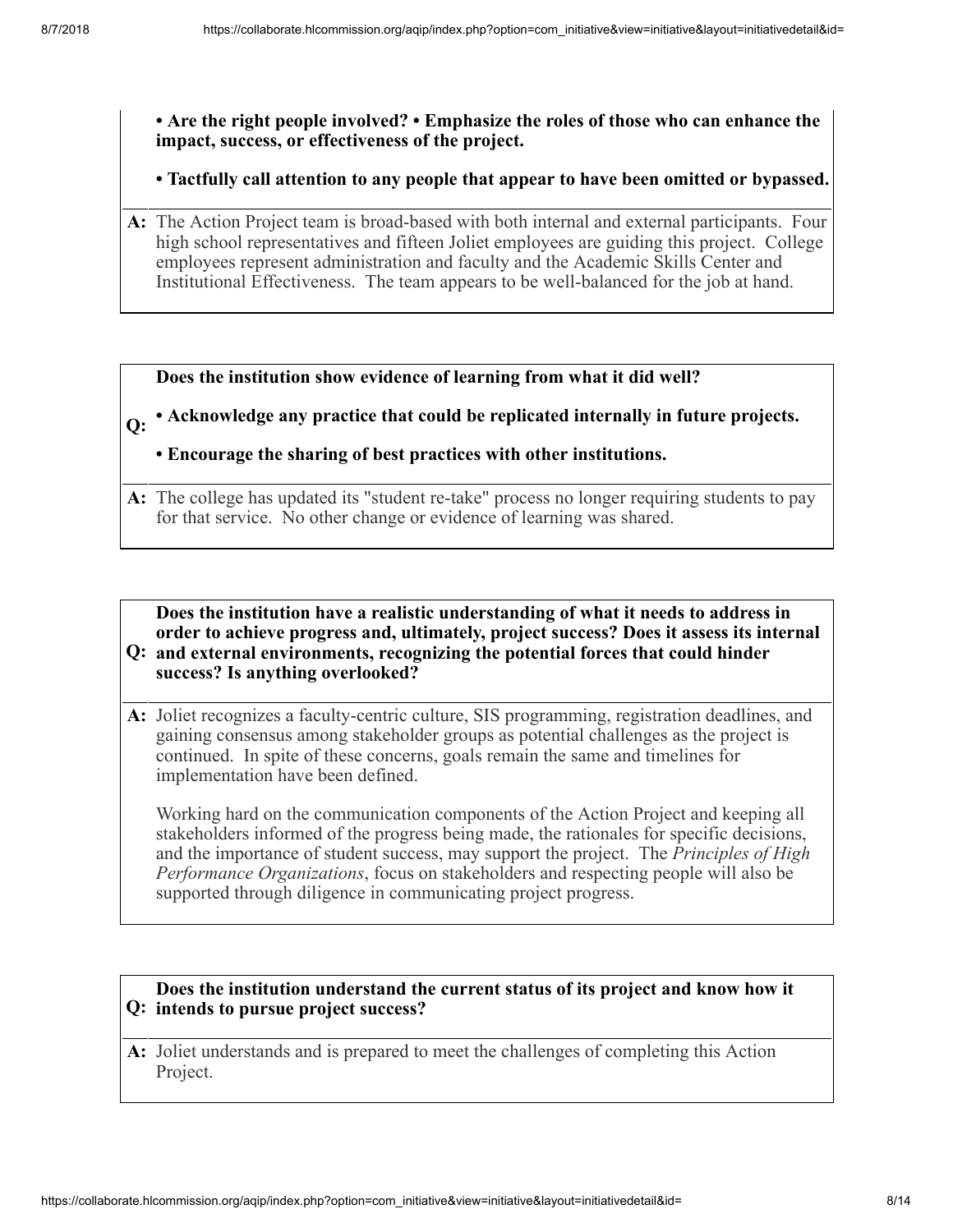#### **Q: continuous quality improvement through this action project? Is there anything of Overall, does the institution demonstrate a good faith effort in its pursuit of concern that should be brought to the attention of AQIP via your mentor?**

**A:** Joliet Junior College demonstrates concern for student success and commitment to providing the support necessary to improve the teaching/ learning environment across its campus.

## **Declaration**

## **Q: organizational areas (departments, programs, divisions, units, etc.) and key Briefly describe the project in less than 100 words. Be sure to identify the key organizational processes that this action project will affect, change, and/or improve.**

- **A:** This project will implement a student-focused comprehensive process to assess student readiness for college and placement into appropriate courses and programs. The project team will research effective practices, revise college policy and procedures in light of the research, and devise an evaluation with metrics/indicators. The project will identify:
	- Minimum/floor scores for alternative placement into workforce programs.
	- Cut scores for reading, writing, and mathematics.
	- Reading-intensive and writing-intensive courses. Courses not included on these lists would be suitable for students with reading and/or writing challenges.
	- One or more introductory courses (without college-level math or English prerequisites) in each CTE program so students taking developmental coursework could have a fulltime schedule and complete program requirements in a timely sequence.

**Q: your institution's current priorities? Also, explain how this project relates to any Describe your institution's reasons for initiating this action project now and how long it should take to complete it. Why are this project and its goals high among strategic initiatives or challenges described in the institution's recent or soon-to-be submitted Systems Portfolio.**

**A:** The college must become more student-centered to attract and retain students. We want to reduce the loss of new students (who may go to other colleges or avoid college altogether) with a less burdensome process for college-level placement. Students will have the opportunity to access college-level courses earlier in their pathway to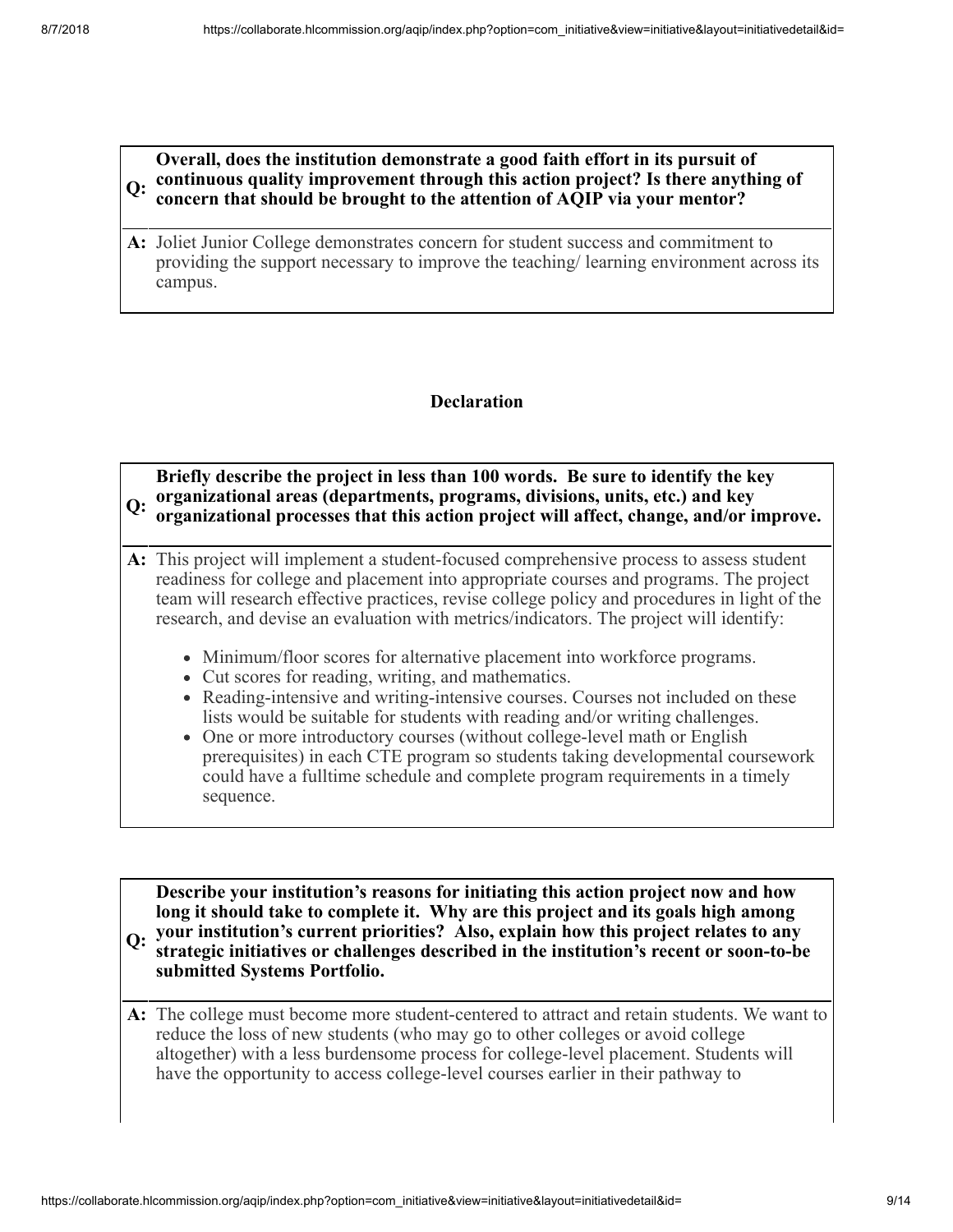completion. Students may also be placing into/completing unnecessary courses which delay graduation.

 Currently, the English and mathematics testing processes have different fees, number of retakes, expiration dates, retake wait-time, etc. Faculty will benefit from increased knowledge related to placement scores and their impact on student perceptions. Anecdotal information, rather than research, has been used to establish some placement standards. Students are not receiving sufficient counseling and advising to enable effective use of program pathways.

Previous placement policies were developed without including the perspectives of our underlying high school stakeholders.



**A:** Goals:

- Initial increase in placement with subsequent enrollment in college-level English and mathematics courses by 10%. With associated decrease in developmental education course enrollment.
- Biennial (every two years) evaluation of placement process and revision, if necessary. (One metric/indicator will be the subsequent success rates of students who assessed in the lower 25% quartile for college-level mathematics and English 101 placement.

## MILESTONES, DELIVERABLES, DUE DATES, AND METRICS

Proposal done by May 15, 2018. Feedback and buy-in completed by October 15, 2018. Student notices and Colleague programming finished by April 2018.

## **Communication**

- Clarify purpose to Stakeholders  $=$  Remove barriers to enrollment
	- English and mathematics department meeting update and strategy for change meetings: completed by May 2018.
- Updates to placement cut scores communicated to all internal constituents; October 2018
- AQIP Action Projects are by definition a College Priority; VPAA address to faculty – January 2018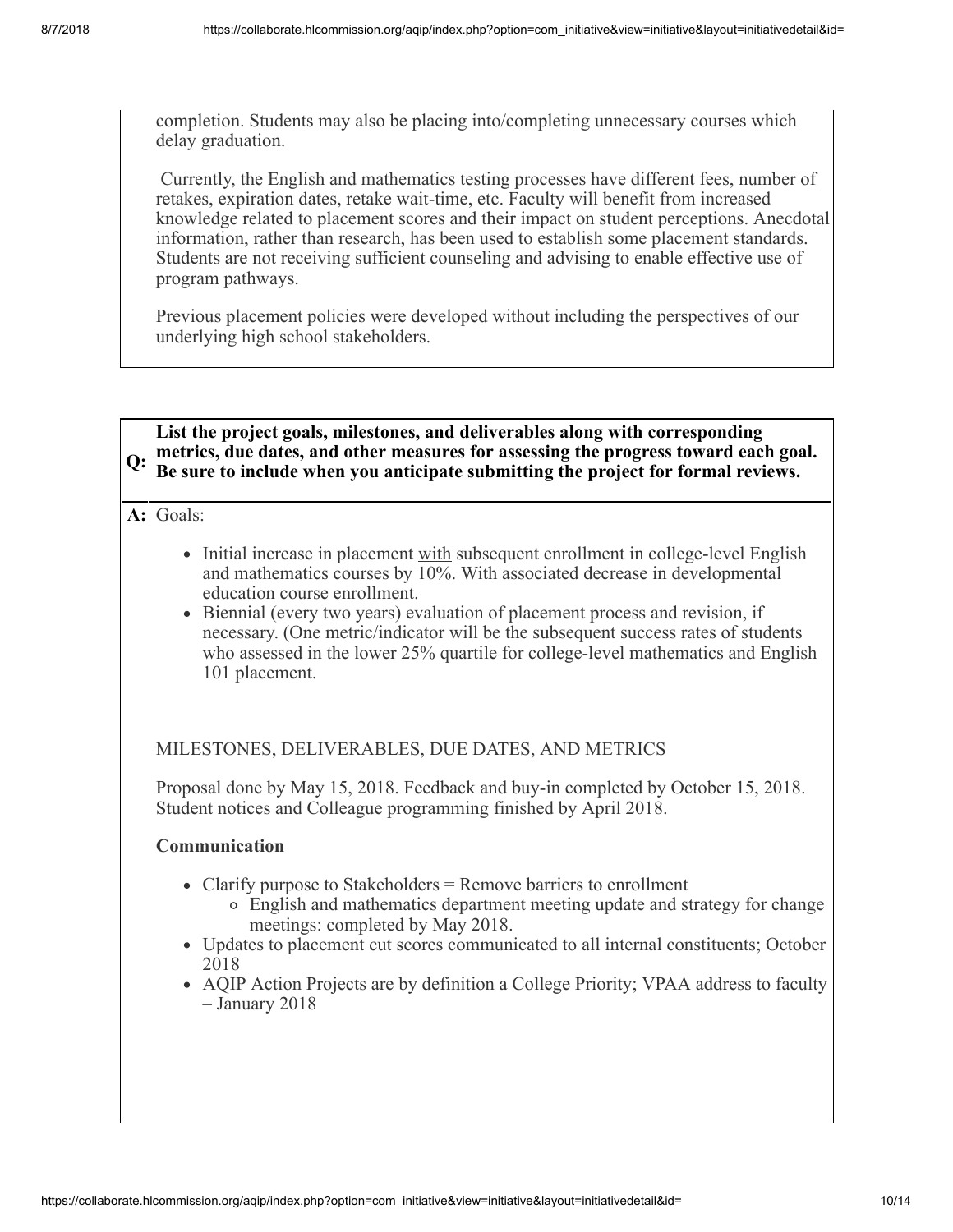#### **Establish Boundaries for Action Team**

Convene action team and present the project charter and scope of work. Purpose and Ground rules. Consensus and inclusion. Multiple measures (GPA, Class rank, grade in course). All the faculty take the placement test and have to pass to be on the team.

The Action Team will:

- Define the specific knowledge, skill and attributes of a college ready student for reading, writing. Math thinks ALEKS placement is appropriate.
- Evaluates pros and cons of current placement process.
- Propose process based on evidence.
- Use standardized test ACT recommendations. (Use 17 ACT for occupational programs.)
- Creates common guidelines for new process.
- Decide if placement testing is needed for dual credit courses. (Rely on high school faculty to determine if students are qualified to take college level.)
- Create minimum/floor score to ensure ability to benefit and placement into college or workforce program.
- Cut scores for reading, writing, and mathematics.
- Determine how many times a test can be taken
- Determine timespan between retesting
- $\circ$  Should students pay for testing? If so, under what circumstances. Free retest with remediation. Can we mandate remediation.
- Pilot multiple methods to determine placement.
- Develop a list of reading-intensive and writing-intensive courses. Courses not included on these lists would be suitable for students with reading and/or writing challenges. Provide a list of courses (without college-level math or English prerequisites) for students at pre-college placement levels so they can carry a full-time schedule.
- Develop a list of introductory courses in each CTE program so students taking developmental coursework could have a fulltime schedule and complete program requirements.
- Create evaluation indicators for the process.
- February 2018: Current college testing subject matter experts (SME) will document current placement process (policies, procedures) and rationale. These materials will be a reference for the action team. Deliverable: Current Placement Process, a document with all current placement testing information.
- February 2018: Request \$200.000 for cost of placement testing, if students are not charged.
- Date TBD: The placement process presented to PLC and approved by President and Cabinet

## **Timely Implementation of Revised Placement Process**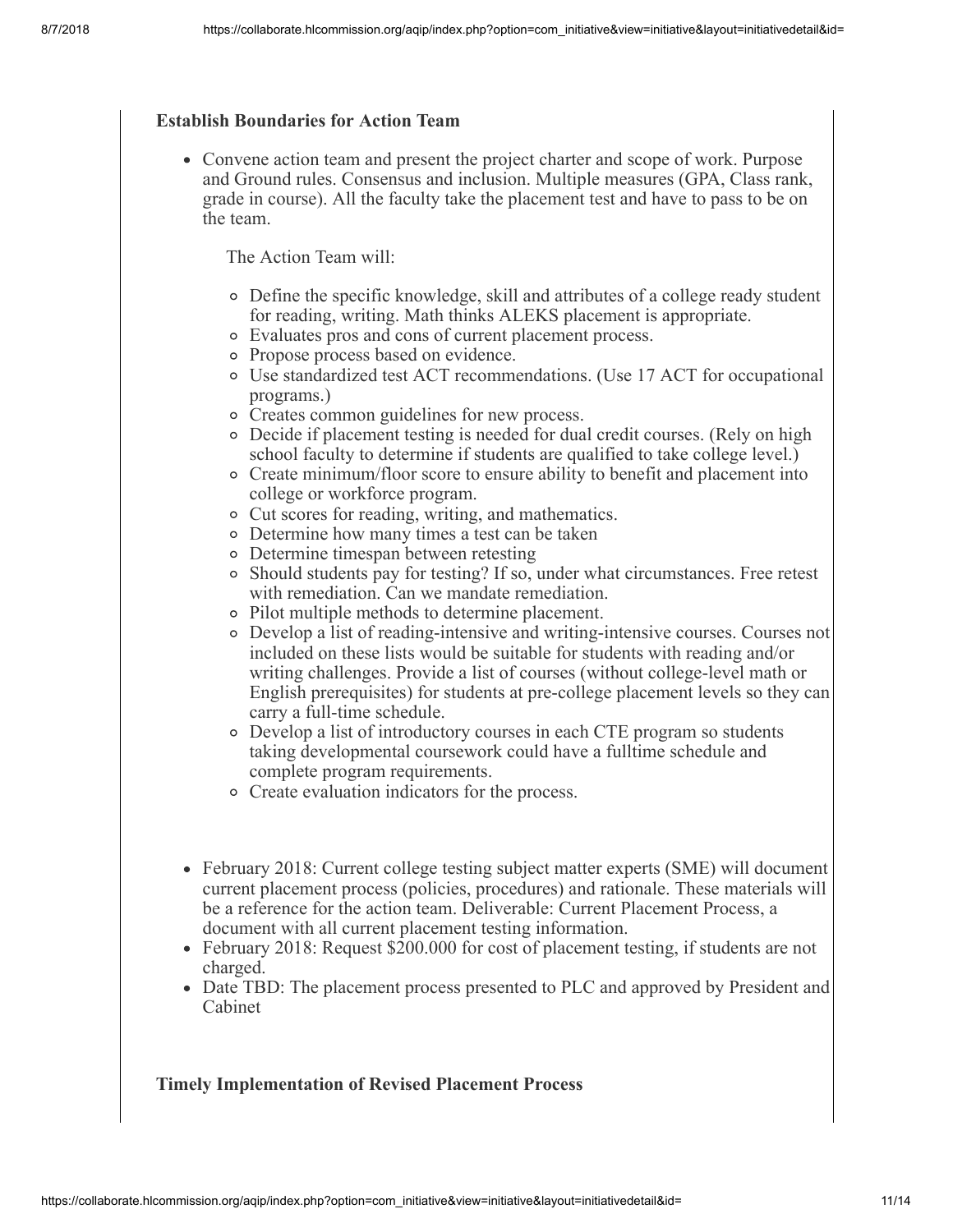- Consider IT programming constraints
	- April 2018: Colleague programming.
- Avoid changes during registration period.
- Plan in place May 2018
- Plan complete April 2019
- Impact students Fall 2019
- Date TBD: Educate advisors. Communication of process to JJC faculty and staff
- Date TBD: Educate Stakeholders. Communication of process to high school faculty and staff
- Date TBD: Catalog text updated. Avoid changes during registration period and manual re-entry.
- Date TBD: Update Websites and portal text. Avoid changes during registration period and manual re-entry.
- Date TBD: Implement placement process.

## **Evaluation of Revised Placement Process**

- Five question survey
- Increase % students who test and enroll
- Increased % enrollment in college-level courses
- Success rates/grades of students and faculty feedback from instructors in ENG 101 and college-level math.
- Decrease number of ENG 101 credits transferred in to JJC.
- Floor score implemented and students placing below referred to Workforce Education department for placement.

#### **Q: action project. Show the breadth of involvement by individuals and groups over the Describe how various members of the learning community will participate in this project's duration.**

**A:** To carry out the project, the project leader and action team (Sonya Williams, Stephanie Braun, Sarena Lee, Jason Fichtel, Teresa Carillo, Laura Egner, Rebecca Goad, Dan Warning, Year 1 Nursing Faculty/ Terry Kania, Dan McDonnell, Plainfield West, Associate Principal Joliet Township, Amy Freeny, Lincoln-Way High school District) will involve stakeholders from Mathematics Department, English Department, District 525 high schools, students, IT, disability services, Student Development, and CTE faculty to establish the most accurate parameters for placement based on high school curriculum and how requisite mathematics and English courses articulate to JJC within the existing developmental and college-level curriculum. Discussion will include the newly established learning pathways/clusters to ensure seamless entry points to the general education courses and CTE programs of study.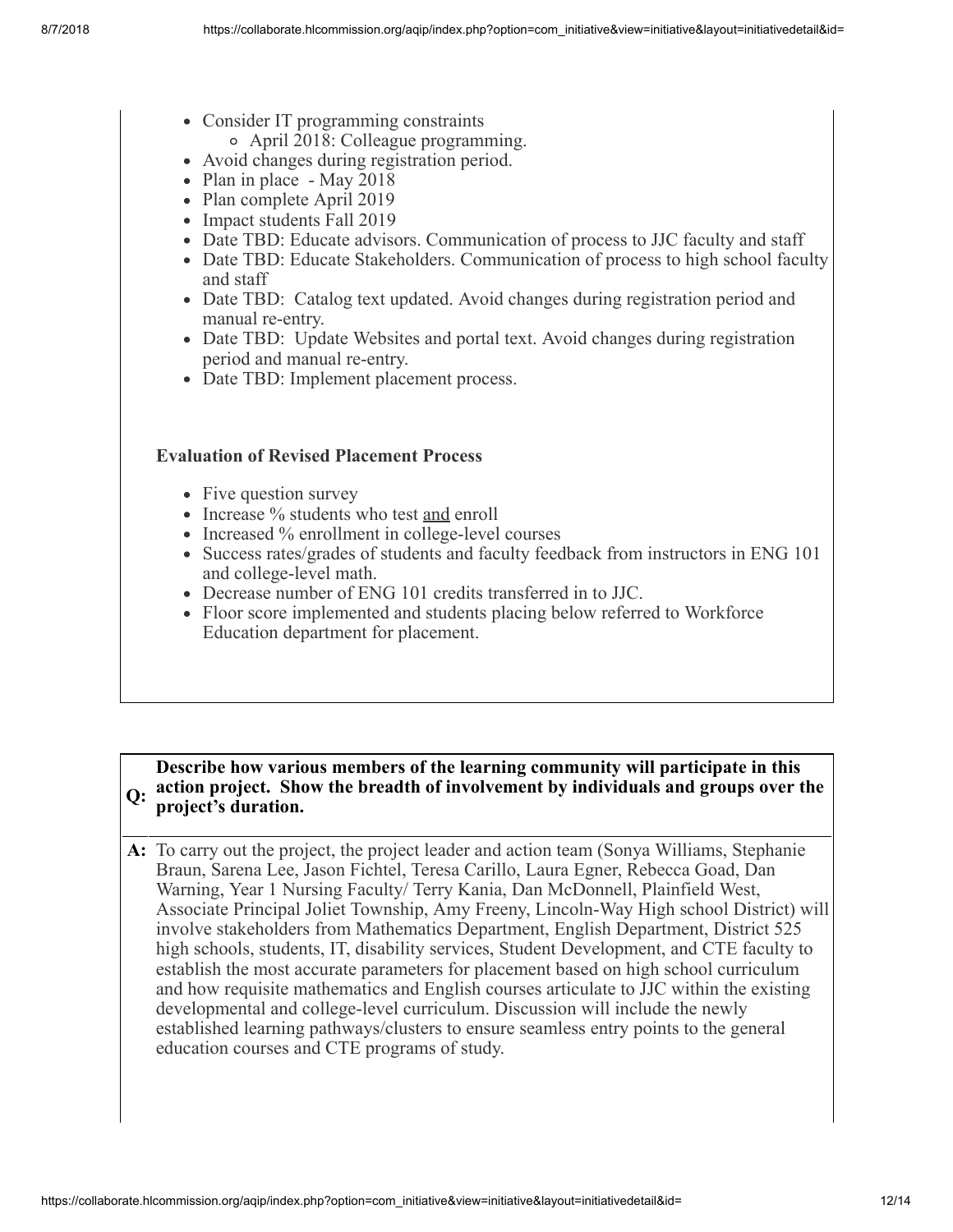The action team will meet bi-weekly until project is completed and the Center for Excellence will provide professional development and norming activities for high school dual credit and college faculty; share credible, trusted data on matriculation rates, HS student subsequent student in English and mathematics courses in pre-college and college-level courses and longitudinal success data relative to persistence and completion.

**Q: completion of this project. Be sure to specifically state the measures that will be Describe how the institution will monitor project progress/success during, and at the evaluated and when.**

**A:** To determine if the project objectives have been met, the following will be measured:

- Percentage of new students who take placement tests but do not register.
- Percentage increase in enrollment in college level courses.
- Decrease in percentage of ENG 101 credit transferred into the college.

**Q: project or for institutionalizing the learning from the project's goals. Describe the challenges that may be encountered in successfully completing the**

**A:** For success, the project will need buy-in from all stakeholders, IT capability, and faculty willingness to amend teaching strategies (e.g. use learning labs).

Limiting factors on the project and team include a faculty-centric culture, SIS programming, deadlines for registration, and obtaining consensus across the many stakeholder groups. The project has the freedom to set placement scores.

Faculty may not want to lower scores for fear they are lowering standards in their course. Faculty have expressed that they are do not want to babysit students who are not college ready

 Risks = Realigning curriculum. With floor scores, ENG 020 may be eliminated (approximately 12 sections per semester). Re-evaluation of credentials for teaching developmental courses.

#### **Q: understand regarding this Action Project. Provide any additional information that the institution wishes reviewers to**

**A:** None